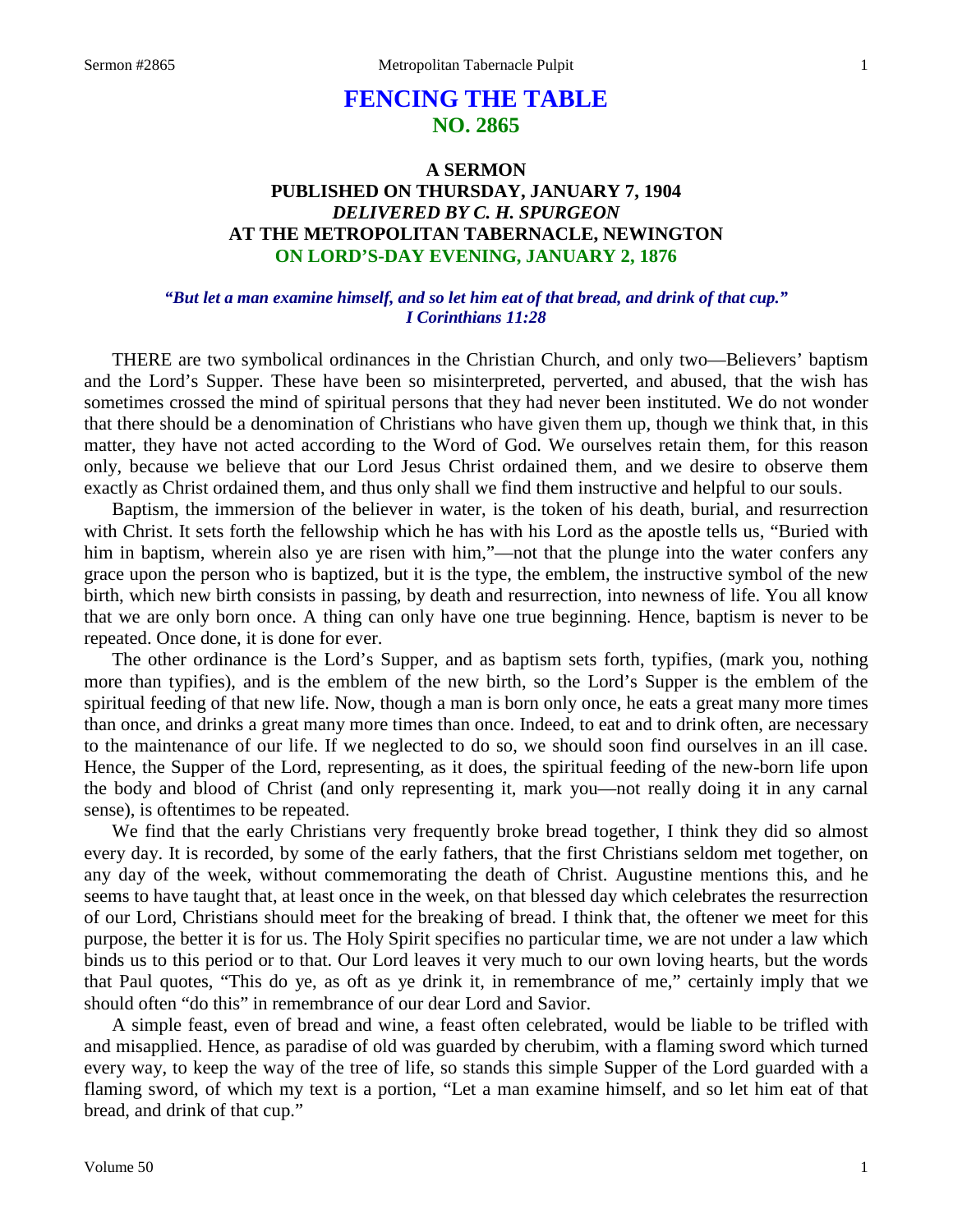Now, with this thought upon our minds, let us go to the text itself, and observe how we are bidden to examine ourselves before we come to the table of the Lord. We will speak, first, concerning *the necessity for this examination,* next, *the person who is to perform it,* then, *the vital points of the examination,* and lastly, *the spirit in which we should come to the table after we have examined ourselves.*

### **I.** First, then, THE NECESSITY FOR THIS EXAMINATION.

The sense of that necessity will be very strongly impressed upon us if we remember that *many have profaned the table of the Lord.* Hence it is incumbent upon us to examine ourselves lest we should do the same. Years ago—our grandfathers recollect it well—men had to "take the sacrament," as it was called, before they could be made mayors of towns, or hold certain offices in the municipalities, and in that way, the communion table became a passport to secular office. I tremble as I think how the laws of this land compelled men—though they ought never to have yielded obedience to such laws—to eat and drink judgment or condemnation to themselves as they profaned this holy ordinance.

Others have made it, as I fear that some still make it, a means of obtaining alms, coming to the communion table because those who are members of the church are helped in the time of their poverty, or there is a distribution of alms money among the needy communicants. Ah, dear friends, however poor you may be, it would be better for you even to starve than to get help in this way if you are not really the Lord's people. If any of you have acted thus, I charge you, before Almighty God, to do so no more. If we have any suspicions that we have ever done such a thing, we may well examine ourselves concerning that matter, and sincerely repent if we have so sinned against the Lord.

Others come to the communion as a piece of sheer superstition, really believing, poor deluded souls, that, when they take the wafer into their mouths, they actually eat the flesh of Christ. Such a monstrous doctrine as that is only fit for cannibals, it is not a doctrine of Christianity. What a profanation of the ordinance it is to come to it with such a notion as that! If any of us have the slightest idea that, to partake of what is called "the sacrament"—though there is no such name as that for it anywhere in Scripture confers grace, let all such thoughts be banished from our minds at once.

It is not a converting ordinance, nor a saving ordinance, it is an establishing ordinance and a comforting ordinance for those who are saved. But it never was intended to save souls, neither is it adapted to that end, and if it be so misrepresented, it is apt rather to be the means of damning than of saving the soul, for he that so eats and drinks may, in very deed, be eating and drinking damnation to himself.

I fear that there are others who come to the communion table out of mere form. I find that it is the custom of certain persons to do this always on Christmas day and on Good Friday, though what particular sanctity there can be about those two days, I am sure I cannot tell. I see little enough of holiness about them, and a great deal of sheer superstition. But let all of us be careful that we never come to the communion simply because it is the first Sabbath in the month, or even because it is the day of our Lord's resurrection, and because, as church members, we feel that we ought to come there. I mention these things—although I hope, to the most of you, they are unnecessary—because they are necessary to a certain class of persons who, in one or other of these ways, thoughtlessly profane the table of the Lord.

But brethren and sisters in Christ, we need to examine ourselves, because it may be that, though free from these evils which I have mentioned, we have come to this solemn feast without due solemnity, without serious thought, without the proper preparation of heart or the right observance of the ordinance. We have come very often to the communion table, yet there has been but little real heart-fellowship with Jesus. There has been bread upon the table, and in our mouths, but we have not discerned the Lord's body. There has been wine there, but we have not looked through the sign to the blood of which it is only the symbol. If it has been so with any of us, we have, to that extent, eaten and drunk unworthily, and I know not how much of deserved chastisement God may have laid upon us on that account but the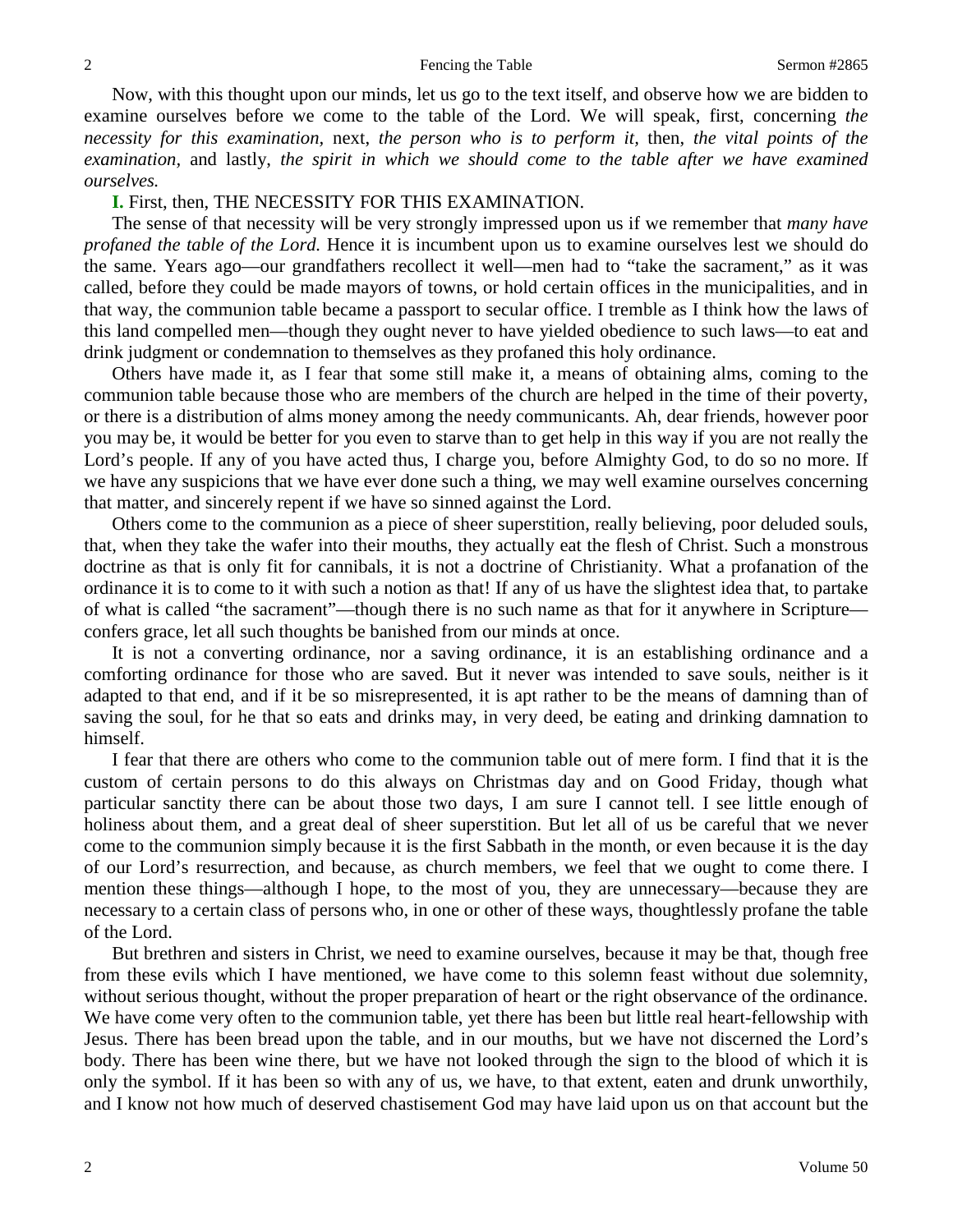apostle's words have often been fulfilled since his day, "For this cause many are weak and sickly among you, and many sleep."

This examination is necessary, next, *because the purpose of this ordinance requires that we should be in a fit condition for its observance.* What is the object of this ordinance? "This do in remembrance of me," says the Lord Jesus, but you cannot remember what you do not know. Then, how can you remember an unknown Christ? By coming to the communion table, you are supposed to let men see, as they look on at this ordinance, that you believe that Christ lived and died to save sinners.

But suppose that you do not believe it—that you do not, at any rate, in your heart savingly believe it, then, you are not a fit person to proclaim that truth to others by means of this ordinance. The Lord Jesus Christ does not want His enemies to be His remembrancers, He wants His friends to cherish His memory, and to keep the fact of His death prominently and permanently before the eyes of the world. It must be His friends who must do this. Besides, this ordinance is one special means of communion between Christ and His people, but what communion can there be between you and Christ if you are a son of Belial?

If you love sin, and continue to live in sin, what possible fellowship can you have with the holy Christ? Will He have communion with a man who even comes to His table drunk—or who comes from dishonest actions all the week—or who has been singing a lascivious song, but now turns to join with those who laud and magnify the name of the thrice holy God? Imagine not that Jesus Christ will welcome such as you are to His table. If you do come, it will be at your most imminent peril. It can do you no good, it must be a curse rather than a blessing to you. So, let us examine ourselves, because those, who come to the table of the Lord, ought to be of such a sort that the purposes and objects, for which the ordinance was instituted, may be realized in them.

But let us specially examine ourselves, *because, if we come not aright, we shall incur very severe penalties*—the penalties which I have already mentioned to you. Let me again read to you these solemn words, "Wherefore, whosoever shall eat this bread, and drink this cup of the Lord, unworthily, shall be guilty of the body and blood of the Lord." And then follows the sure penalty upon true believers who, nevertheless, come in an unfit state to the table. I have read it to you before, but I will read it again, "He that eateth and drinketh unworthily, eateth and drinketh condemnation to himself, not discerning the Lord's body. For this cause many are weak and sickly among you, and many sleep." Put off thy shoes from thy feet, for the place whereon thou standest is holy ground. Rush not in to the sacred place, but come with that gracious timorousness—nay, rather, with that holy boldness—which becomes a sinner who has been washed in the blood of Jesus Christ, and is robed in His spotless righteousness.

And dear friends, once more, there is a necessity for us to examine ourselves, *because we must know that there are, among us, some who are, doubtless, partaking of the Lord's Supper unworthily*. We have known, to our great sorrow, of some who have been harboring an unforgiving spirit, yet who have dared to come to the communion table. When I have really known that this has been the case, I have prevented the wrongdoer from sitting down with us, but unknown to me, and to other ministers, it must often have happened that persons have come, professing to be Christians, yet all the while not manifesting the true spirit of Christianity toward some offending brother or sister. You remember how even the loving apostle John writes, "If a man say, I love God, and hateth his brother, he is a liar: for he that loveth not his brother whom he hath seen, how can he love God whom he hath not seen?"

Then, alas! there are some, who, by coming to the communion, profess to be Christians, yet who, nevertheless, are all the while living in shameful sin which they dare not have discovered Christ. This is one of the greatest sources of sorrow to true ministers of Christ, and it has made us often wring our hands with agony, and weep bitter tears before the Lord, when we have seen trees looking fair and green, but which, inwardly, as Bunyan said, were "so rotten that they were only fit to be tinder for the devil's tinder-box." Their profession was a false one, for all the while, their moral character was unsound. There was a rottenness about them which no one discovered till, upon some fatal day—fatal to their own reputation, but good for the church's purification—they were exposed and driven out with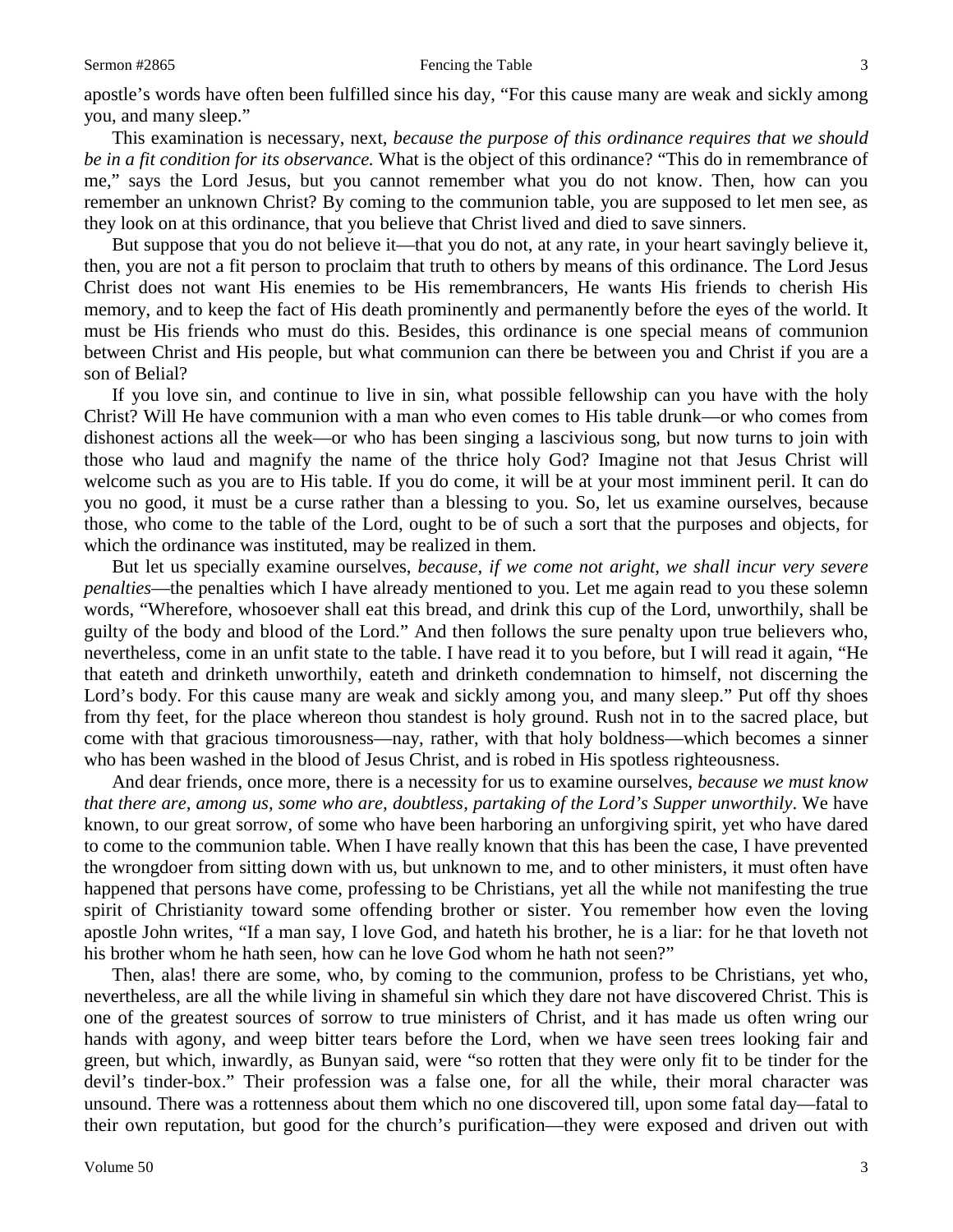shame. Judas was found out at last, Ananias and Sapphira were at last found out, and cut off from amongst the people of God, and the unclean and unholy among the early Christians were excommunicated from the assembly of the saints.

Now, brethren and sisters, if, to your own personal knowledge, this has been the case with others, forgive me when I ask—Is there not at least the possibility that it may also be the case with you? At any rate, you will do well to examine yourselves, and if, after having honestly examined, you can say, "No, that is not the case with me," then bless God that you can truthfully say so. Take no credit to yourselves, but give to God's grace the whole of the praise. Still, do look thoroughly to this matter. "Examine yourselves, whether ye be in the faith."

I, as a minister, am bound to examine myself, because there have been eminent preachers of the Gospel who, nevertheless, have lived unhallowed lives. No preacher may dare to say, "My office screens me from this test." Deacons and elders of the church, you must examine yourselves, because you have known church officers who have brought disgrace upon the offices that they have filled. And you, Sunday school teachers, open-air preachers, tract-distributors, and the like—and you, members of the church—however useful you may be, and however highly you may be respected by your fellow members, I beseech you, nevertheless, shirk not this duty, but let each one examine himself ere he comes to sit down at the table of the Lord.

**II.** Now, secondly, I am to speak about THE PERSON WHO IS TO PERFORM THIS EXAMINATION, "Let a man examine *himself."*

Let not anyone say, "I was examined by the proper officers of the church, before I was admitted into church membership, so I do not need any further examination." Now, mark, it is the duty of every church, in receiving members, to judge all applicants by their fruits. "By their fruits shall ye know them," is our Lord's own test. We must have a credible profession of faith, supported by a life that is consistent therewith, but that is all upon which we can form a judgment. We cannot examine the heart, and we cannot infallibly judge the life. How very often have we been deceived in these matters! If anyone were to suppose that a certificate of church membership is to excuse him from the duty of personal self-examination, he is grievously mistaken. No, dear friend, you know what your secret thoughts are, and what your private actions are, and therefore it is to yourself that this duty is committed, "Let a man examine *himself."*

"Well, but," someone may say, "my friends—my private friends—are quite satisfied concerning my spiritual condition. I have been talking to my godly mother, I have been conversing with my praying father, I have had sweet fellowship, just lately, with a good old Christian friend, and they all seem perfectly satisfied with me." I am glad they are, but Paul says, under the inspiration of the Holy Spirit, "Let a man examine *himself."*

There is no greater error under heaven than to try to shift the responsibility of our own personal religion on to friends or to so-called "priests." There can be no more gigantic imposture than the supposed sponsorship of infants. It amazes me that anybody can dare to say, on any child's behalf, that it shall renounce the pomps and vanities of this world, and all else that is mentioned in the Church Catechism. But it would be an equally gigantic imposture if we were to establish a sponsorship for grown-up people. Both of them are wicked, and neither of them can be carried out, we cannot guarantee the Christian character of other people, the apostolic rule must remain, "Let a man examine *himself."*

Look ye well to the state of your own souls, and to this end, go to God in prayer, and say, as David did, "Search me, O God, and know my heart: try me, and know my thoughts, and see if there be any wicked way in me, and lead me in the way everlasting."

**III.** Now, thirdly, WHAT ARE THE VITAL POINTS IN THIS EXAMINATION?

There are a good many, but I have arranged them under five heads for the sake of brevity, and to help your memories.

First, my dear friends, *examine yourselves concerning your knowledge*. There are some who are too ignorant to come to the table of the Lord. They may have taken their MA. degree at Oxford or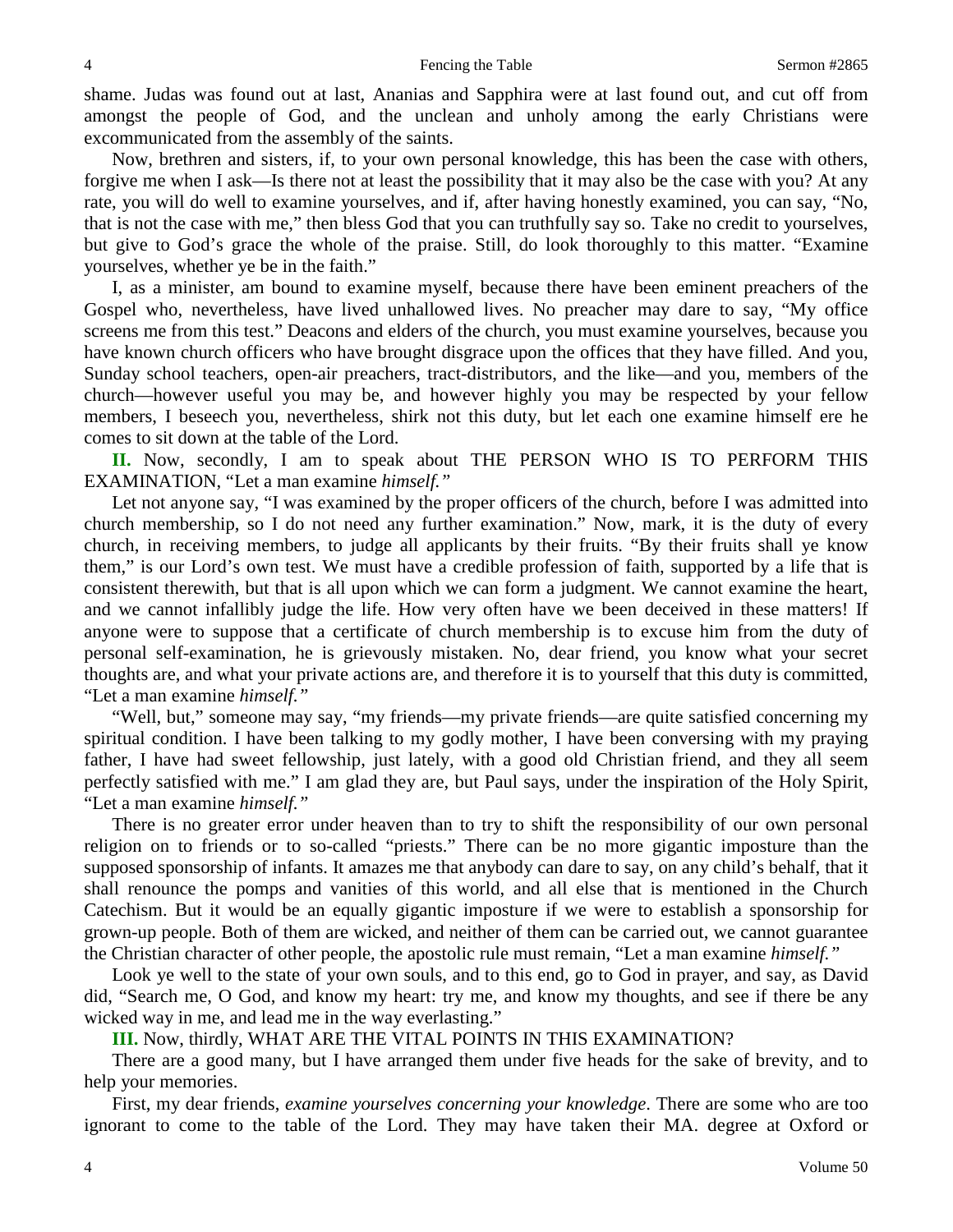Cambridge, they may even be Doctors of Divinity, and yet be too ignorant to come to the Lord's table. What knowledge is necessary for coming aright to the table? I answer—Saving knowledge—a living knowledge of the Lord Jesus Christ, who said, "This do in remembrance of me." You cannot remember a person you never knew, so you must be acquainted with the Lord Jesus Christ if you would observe this ordinance as He instituted it.

There is the bread upon the table. Have you ever known what it was to be spiritually hungry? Do you know that Jesus Christ is the only food that can relieve the hunger of your spirit? Have you learned to know Him through feeding upon Him by faith? Then, you are a fit person to partake of the bread on the communion table, because you are a person who understands what it signifies, you who have been satisfied by feeding upon Christ.

There is also the wine-cup upon the table. Were you ever spiritually thirsty? Did you then see how the Lord Jesus Christ, by His atoning sacrifice, has fully met all the needs of your soul? Have you really partaken of Jesus Christ, and has your heart been refreshed, and revived, and cheered by the application to it of the precious blood of Jesus? If so, you understand the meaning of that communion cup, and you are a fit and proper person to partake of it.

But if you have never known this spiritual hunger and thirst—if you have never realized your own spiritual needs, and if you have not known what it is for Christ to supply those needs, I charge you to keep away from this table until you do know these things. Otherwise, you will be eating and drinking in utter ignorance, and the mere physical acts will be of no service whatsoever to you. May the Lord give you to know Him whom to know is life eternal, and when you do know Him, then come to His table, for you will not then eat and drink unworthily.

Then, next, *examine yourselves concerning your faith*. Knowledge is all in vain without faith, and the knowledge of which I have been speaking, is a knowledge that is closely allied with faith. Are you trusting alone in the merits of the Lord Jesus Christ? I have asked myself that question many scores of times, and I do not recollect that I ever had any hesitancy about how to answer it. I know that I am trusting in Jesus. If I am really living—if there is any truth in my own consciousness—I am sure that I have trusted my soul, for time and for eternity, wholly to the keeping of that Savior who lived and died, and rose again for sinners. Well, that being so, I have a right to come to the communion. Christ wants believers at His table, they are His own children. If you are believing in Him, He invites you to come, and you will be welcome if you do come. You will not eat and drink unworthily, dear friend, if you apprehend, by faith, that Christ's flesh is meat indeed, and His blood is drink indeed. You will come to the table in the right manner.

In the third place, I want you to *examine yourselves concerning your repentance*. In the emblems upon the communion table, I can see something of what it cost your Lord to redeem you from sin, and death, and hell. The bread, representing the flesh of Jesus, is separate from the wine, which represents His blood, and the separation of the blood from the flesh indicates death—a bleeding away of life in the most acute anguish. It cost your Lord untold agony to redeem you from going down into the pit, so can you ever imagine that any man is a fit person to participate in the emblems which set forth that agony if he has never felt, in his own soul, any agony on account of sin?

What right has an impenitent person to come where the death of Christ, on account of sin, is specially set forth! A heart that has never been broken, because of sin—shall it come and remember the broken body and broken heart of Jesus? A heart of stone, that has never been melted—shall it come and remember His precious flesh that was melted in the agonies of Calvary? If your eyes have wept no tears of repentance, how can you properly remember Him whose veins wept blood to redeem His people from their sins? It is a contrite heart and a broken spirit that Christ wants here. Only with such persons will God deign to dwell, and only with such will Christ commune, either at His table or anywhere else. See to it, then, that you have genuine repentance.

The next vital point for self-examination is love. *Examine yourselves concerning your love.* I think, brethren, that none of us can worthily eat of this bread, and drink of this cup, unless we truly love our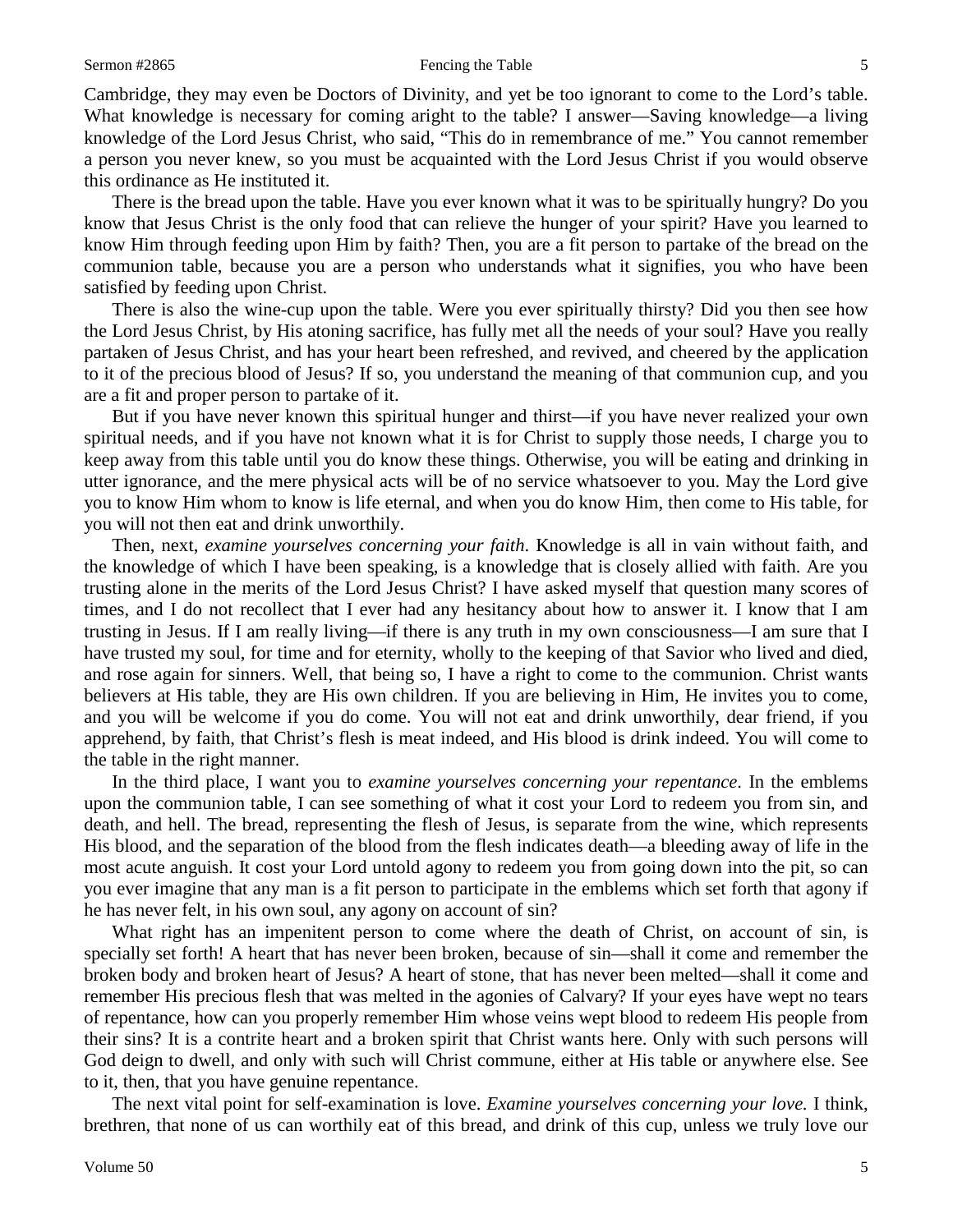Lord, so I venture to put the question to each one of you here. I know not your names, but the name that is used by our Lord Jesus will do for you. He says, "Simon, son of Jonas, lovest thou me?" You answer, "Yes," do you? Then I will put the question again, "Simon, son of Jonas, Jesus says to thee, 'Lovest thou me?' And yet a third time I may put it, "Simon, son of Jonas, lovest thou me?" 'Tis Jesus with the pierced hand, and with the pierced feet, who speaks, and He says, "Lovest thou me?"

This is the test of whether you may come to His table, or not. Can you answer, "'Yea, Lord; thou knowest all things, thou knowest that I love thee.' Sometimes, my friends hardly know it, for I am not always as consistent as I should be. Sometimes, Lord, I have even to question it myself, but THOU knowest that, deep down in my heart, notwithstanding all my coldness and forgetfulness, all my wanderings, and all my faults, thou knowest that I do love thee." Come along, brother, come along, sister you will not eat and drink unworthily if this is true concerning your love to your Lord.

There is one other matter which is vital, and that concerns obedience. *Examine yourselves concerning your obedience,* for unless a man obeys the commands of Christ, he does not prove that he really loves Christ. If we truly love Him, we shall keep His commandments. If Paul had said that no one had a right to come to the communion unless he was perfect, I certainly could not come, and I feel sure that there is no one in the whole world who would have the right to come.

Perfect? Ah, perfect weakness, and if anybody says he is perfect in any other sense than that, he must be possessed of perfect folly. But the obedience that we must have is of this sort. Do you desire to be perfectly obedient to your Lord? Do you, in your heart, desire to be rid of every sin, and to forsake every false way? Is there any sin that you would fain harbor and indulge? Then, you art not truly obedient, but can you, on the other hand, say, "Lord, I would be purged from every evil of every kind, and I desire to obey thee in all things. No matter how it may grate upon my feelings, or how contrary it may be to my wishes, where You biddest me, I will go, and what You commandest me, I will do—Your grace helping me"? Is that what you say? Then, you may come to the communion, for Jesus Himself welcomes you. But if you will not give up sin, if you have even one pet sin that you still determine to keep, you are a traitor to Christ, and you have no more right to come to His table than Judas Iscariot had.

**IV.** Now, in closing, I want to speak a few words concerning THE SPIRIT IN WHICH, AFTER THIS SELF-EXAMINATION, WE OUGHT TO COME TO THE COMMUNION.

Ought we not to come, dear friends, each one of us, *in the spirit of holy wonder?* This is the Lord's table, and I am coming, with the Lord's redeemed people, to eat and drink at it, what a wonder that *I* am here! I never come to the communion without being astonished at the amazing grace of God to me, and especially as I think of this great church which God has been graciously pleased to gather in this place. How much I owe to Him! How constantly am I struck with the marvels of His mercy to me! And each one of you, my fellow believers in the Lord Jesus Christ, has some peculiar reason for feeling the same kind of wonder in your own case.

Next, we ought to come to the communion *with a sense of self-abasement*. Brethren, we ought to think little of ourselves everywhere, but when we come to the table of our Lord, we ought to shrink to nothing—yea, to less than nothing. In the wilderness, man did eat angels' food, but angels never ate such food as this, yet we are permitted to come and partake of it. So, let us sink, and sink, and sink, and sink, and sink, and sink, and sink, till we are lost in wonder, love, and praise that we should ever be permitted to come to this sacred feast.

Let us come, at the same time, *in a spirit of strong desire*. I believe that, in a sermon, people always get good when they come desiring to get it. A hungry congregation will be sure to be fed, and if we come to the communion table feeling, "My Lord and Master, I desire to meet with Thee. The bread alone will not satisfy me, I want to feed spiritually upon Thy flesh. The wine will not quench my soul's thirst, I want spiritually to receive Thy blood into my inmost soul. I desire, with all passionateness of holy ardor, to put my finger into the print of the nails, and to thrust my hand into Thy side,"—if you come to the communion in this spirit, longing for Christ, you shall have Him. Open your mouths and pant for Him, and the living waters shall quench your soul's thirst.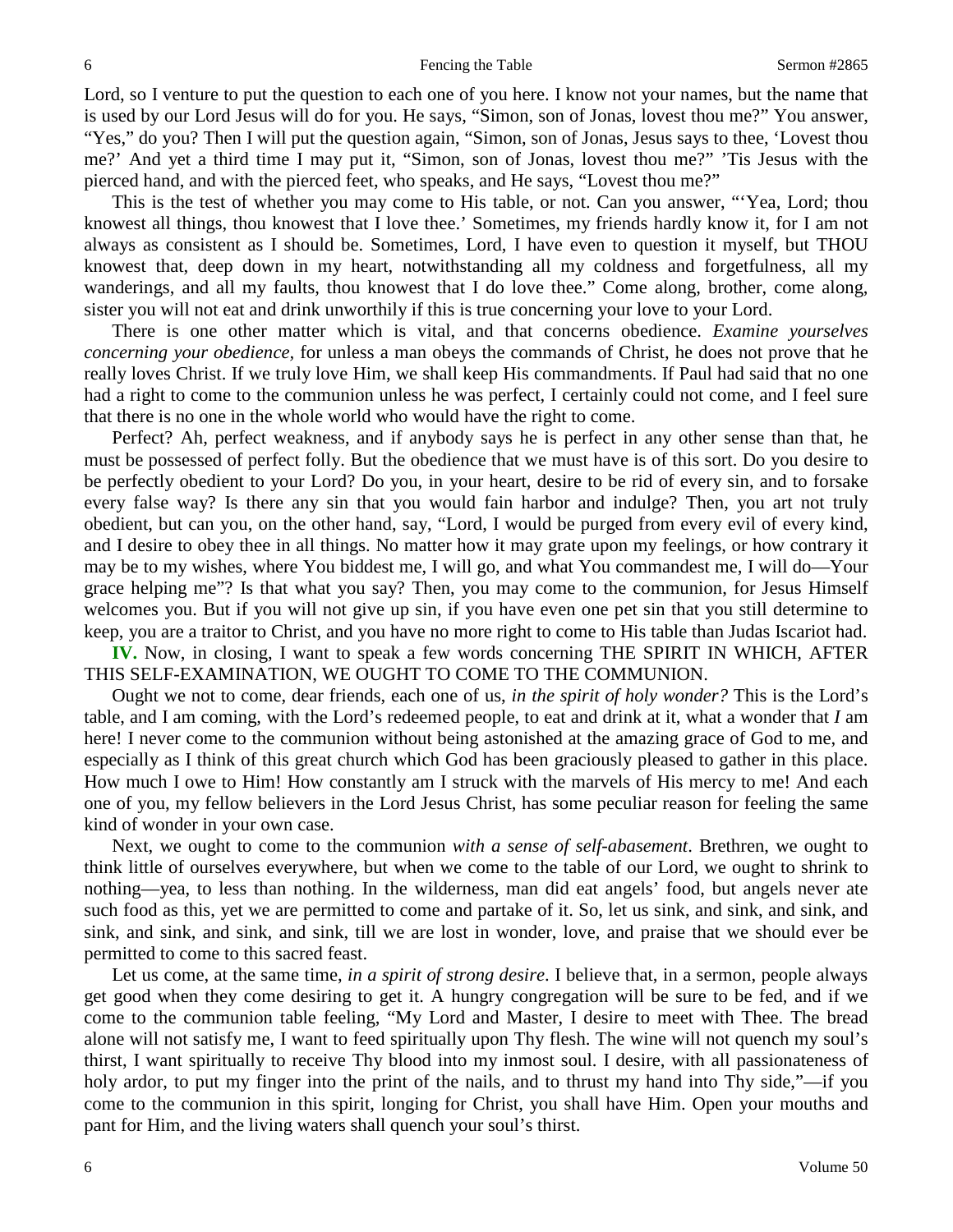### Sermon #2865 **Fencing the Table** 7

Then come to the table *with a believing hope*. Perhaps you have not seen your Master's face lately, you have been sorrowfully walking in darkness. Come to the communion hoping that He will look through the lattice and reveal Himself to you. Do you not know that the two ordinances are windows of agate and of carbuncle to the opened eyes of His people? Mayhap, your loving Lord will look again through one of those windows while you are sitting at His table. So, come expecting Him, come with your heart wide open to receive its rightful Lord and Master, and with your eyes of love looking up to Him, and surely, if the eyes of your love look up to Him, the eyes of His love will look down upon you. If you come to His table, singing, "My Beloved is mine, and I am his; he feedeth among the lilies,"—if you come passionately desiring to enjoy His company—then you may also come with the full confidence that His company will be given to you.

I have only one thing more to say. Come to the communion table resolved that if, in the ordinance, you do not find your Lord—if, in the breaking of bread, He is not manifested to you, and if, in the pouring forth of the wine, you get no taste of His love—*you will still trust in Him*. Do not depend on outward signs and visible evidences, but say, 'Though he slay me, yet will I trust in him,' and if His table should yield me no spiritual meat, I will still cleave to my Master, and if He will only let me be as a dog beneath His table, I will eat the crumbs that fall there, and so shall I live, for in every crumb of His mercy there is life everlasting."

As for you, who perhaps have never thought upon this subject, I have to say just this to you, and then I have done. Remember that religion does not begin with ordinances. While I have been speaking to professing Christians concerning the communion, I hope that none of you have been thinking of it as a saving ordinance. You, as sinners, have to exercise faith in Christ before you have anything to do with believers' baptism, you have to come to Christ Himself before you are qualified to come to the Lords table.

As soon as you have, by faith, received Jesus Christ Himself as your Savior, the tokens and emblems of His death will become instructive to you, but until Jesus Christ is wholly yours, hands off all these holy things! For, as uncircumcised Philistines would have had no right to be at the Paschal supper, so have those, who are not renewed in heart with that circumcision that is made without hands, no right to come to the feast of Christian love which is reserved for the followers of the Crucified. Come ye to Jesus, to Jesus only, and put your trust in Him. God grant that you may do so, for Christ's sake! Amen.

## **EXPOSITION BY C. H. SPURGEON**

## *MATTHEW 26:17-30 AND I CORINTHIANS 11:18-34*

**Matthew Chapter 26. Verses 17-26**. *Now the first day of the feast of unleavened bread the disciples came to Jesus, saying unto him, Where wilt thou that we prepare for thee to eat the passover? And he said, Go into the city to such a man, and say unto him, The Master saith, My time is at hand; I will keep the passover at thy house with my disciples. And the disciples did as Jesus had appointed them; and they made ready the passover. Now when the even was come, he sat down with the twelve. And as they did eat, he said, Verily I say unto you, that one of you shall betray me. And they were exceeding sorrowful, and began every one of them to say unto him, Lord, is it I? And he answered and said, He that dippeth his hand with me in the dish, the same shall betray me. The Son of man goeth as it is written of him: but woe unto that man by whom the Son of man is betrayed! it had been good for that man if he had not been born. Then Judas, which betrayed him, answered and said, Master, is it I? He said unto him, Thou hast said. And as they were eating, Jesus took bread, and blessed it,—*

So the Jewish Passover melted away into the Lord's Supper. Indeed, so gently did the one dissolve into the other that we scarcely know whether this incident, relating to Judas Iscariot, occurred during the Passover or the Supper. According to one account, it would seem to be one, and according to another account, the other, but indeed, the one ordinance was almost imperceptibly merged into the other.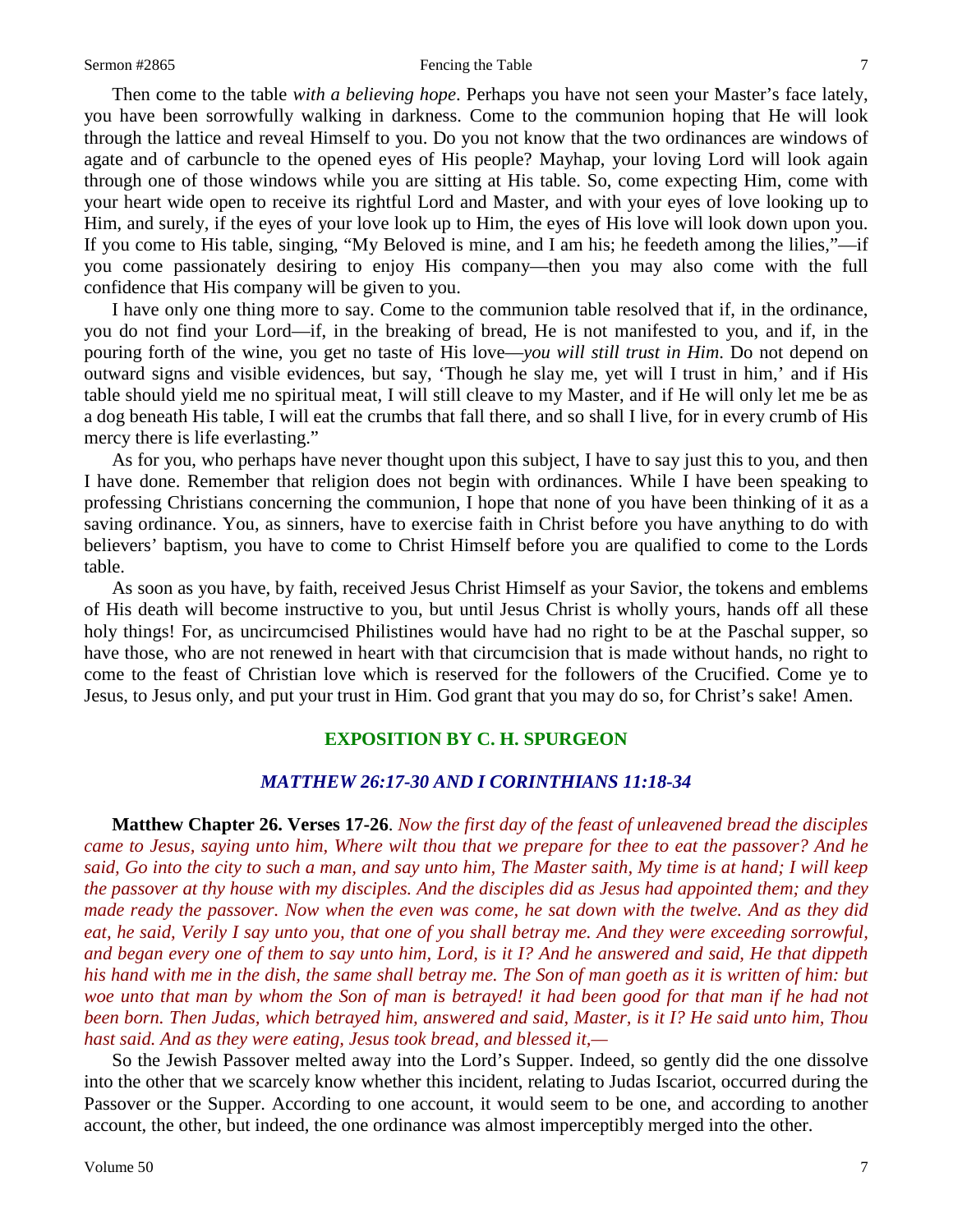I want you carefully to notice, as we read this narrative through, whether you can see here any trace of an altar. Look with both your eyes and see whether you can find any trace of a priest offering a sacrifice. Watch diligently to see whether you can perceive anything about kneeling down, or about the elevation or the adoration of "the host." Why, even the Romish church knows better than to believe in what it practices. Most of you have seen copies of the famous painting by Leonardo da Vinci, himself a Catholic of the old school. How does he picture those who were at the institution of the Lord's Supper? Why, they are all sitting around a table, with the Lord Jesus in their midst.

I wonder that they exhibit, and still allow to be in their churches, a picture like that, which, painted by one of their own artists, most effectually condemns their base idolatry, in which a wafer-god is lifted up, to be adored by men, who must be besotted indeed before they can prostitute their intellects so grossly as to commit such an act of sin. What a rebuke to that idolatry is conveyed by this simple statement, "As they were eating, Jesus took bread, and blessed it,"—

**26.** *And brake it, and gave it to the disciples, and said. Take, eat; this is my body.*

The Romanists do not even break the bread. They have a wafer so as to avoid anything like an imitation of the example set by our blessed Lord and Master. He took a piece of the bread which was provided for the paschal feast—the ordinary unleavened bread, and He broke it, and gave it to His disciples, and said to them, "Take, eat; this is my body." Not, of course, the literal body, which was there at the table, but this was the emblem of His body about to be broken on the cross on the behalf of all his people.

**27.** *And he took the cup, and gave thanks, and gave it to them, saying, Drink ye all of it;*

"Every one of you, take your own personal share." This also the Papists have perverted by denying the cup to the laity.

## **28-30.** *For this is my blood of the new testament, which is shed for many for the remission of sins. But I say unto you, I will not drink henceforth of this fruit of the vine, until that day when I drink it new with you in my Father's kingdom. And when they had sung an hymn, they went out into the mount of Olives.*

It was a social feast, somewhat funereal, and tinctured with sadness, for Jesus was about to go from them, to die, still, it was a joyous celebration, closing with a hymn. At the paschal feast, the Jews always sang Psalms one hundred thirteen to one hundred fourteen. Probably our Lord sang all these through. At any rate, Christ and His apostles sang a hymn, and I always like to think of Him as leading the little company—going to His death with a song upon His lips, His voice full of melody, and made more sweet than ever by the near approach of Gethsemane and Calvary. I would like always to sing, whenever we come to the communion table, after the fashion in which they sang that night, "When they had sung an hymn, they went out into the mount of Olives."

Now let us read what the apostle Paul writes concerning the Lord's Supper.

**1 Corinthians Chapter 11. Verses18-22**. *For first of all, when ye come together in the church, I hear that there be divisions among you; and I partly believe it. For there must be also heresies among you, that they which are approved may be made manifest among you. When ye come together therefore into one place, this is not to eat the Lord's supper. For in eating every one taketh before other his own supper: and one is hungry, and another is drunken. What? have ye not houses to eat and to drink in? or despise ye the church of God, and shame them that have not? What shall I say to you? shall I praise you in this? I praise you not.*

These Corinthians fell into a great many errors. Everybody was a speaker, and said whatever he pleased, and they had no proper order or rule. Among other evils, when they met together to observe the Lord's Supper, they brought their own food with them, thinking that eating thus together was keeping the sacred feast. So the richer ones feasted to the full, and the poor went almost without anything. "One is hungry, and another is drunken," says the apostle, and he tells them that this was not the right way of observing the Lord's Supper. Yet it is evident that the idea which was in their mind was that of feasting